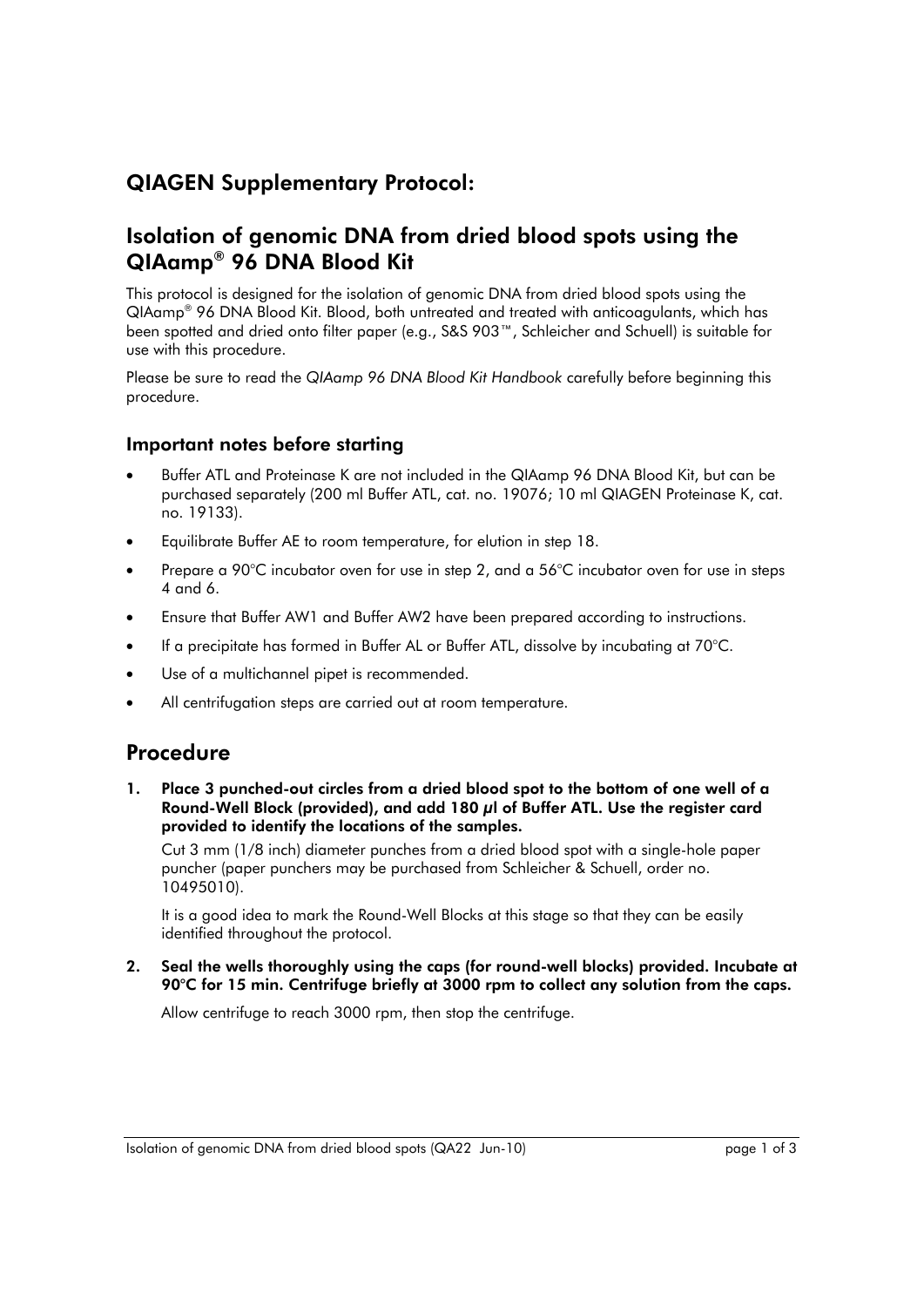3. Add 20 µl Proteinase K solution. Seal the wells thoroughly using the caps provided. Mix by vigorously shaking the Round-Well Block for 15 s.

Note: To avoid cross-contamination when sealing the wells with caps, do not touch the rim of the wells with the pipet tips.

Note: The addition of Proteinase K is essential.

4. Centrifuge briefly at 3000 rpm to collect any solution from the caps and incubate at 56°C for 1 h in an incubator oven.

Allow centrifuge to reach 3000 rpm, then stop the centrifuge.

Note: Placing a weight on top of the round-well block will prevent the lids from popping off occasionally during incubation.

5. Centrifuge briefly at 3000 rpm to collect any solution from the caps. Add 200 μl Buffer AL to each of the samples, taking care not to wet the rims of the wells. Seal the wells thoroughly using the caps provided.

Note: Use only the caps provided, since using AirPore™ tape at this stage of the procedure will lead to cross-contamination. Ensure that the wells are sealed thoroughly to avoid spurting during shaking.

6. Mix thoroughly by shaking vigorously for 15 s and incubate at 56°C for 10 min.

In order to ensure efficient lysis, it is essential that the samples and Buffer AL are mixed immediately and thoroughly to yield a homogeneous solution. Hold the Round-Well Block with both hands and shake up and down vigorously.

- 7. Centrifuge briefly at 3000 rpm to collect any solution from the caps. Allow centrifuge speed to reach 3000 rpm, then stop the centrifuge.
- 8. Remove the caps and add 200 µl ethanol (96-100%) to each of the samples, taking care not to wet the rims of the wells.
- 9. Seal the wells thoroughly using new caps. Shake vigorously for 15 s. Centrifuge briefly at 3000 rpm to collect any solution from the caps.

Allow centrifuge speed to reach 3000 rpm, then stop the centrifuge.

- 10. Place the QIAamp 96 Plate on top of an S-Block. Mark the QIAamp 96 Plate for later identification.
- 11. Carefully apply the mixture from step 9 (600 *u*l per well) to the QIAamp 96 Plate. Take care not to wet the rims of the wells to avoid aerosol formation during centrifugation.

Ensure that blood card punches are not transferred or do not block pipet tips.

Note: Due to sample volume, lowering pipet tips to the bottoms of the wells may cause overflow if extended, narrow pipet tips (such as Matrix cat. no. 8255) are not used. It is best to remove one strip of caps at a time and begin drawing up samples as soon as pipet tips contact the sample. Repeat until all the samples have been applied to the QIAamp 96 Plate.

- 12. Seal the QIAamp 96 Plate with an AirPore tape sheet. Load the S-Block and QIAamp 96 Plate onto the carrier, then place it in the rotor bucket. Centrifuge at 6000 rpm for 4 min.
- 13. Remove the AirPore tape. Carefully add 500 μl Buffer AW1 to each well.